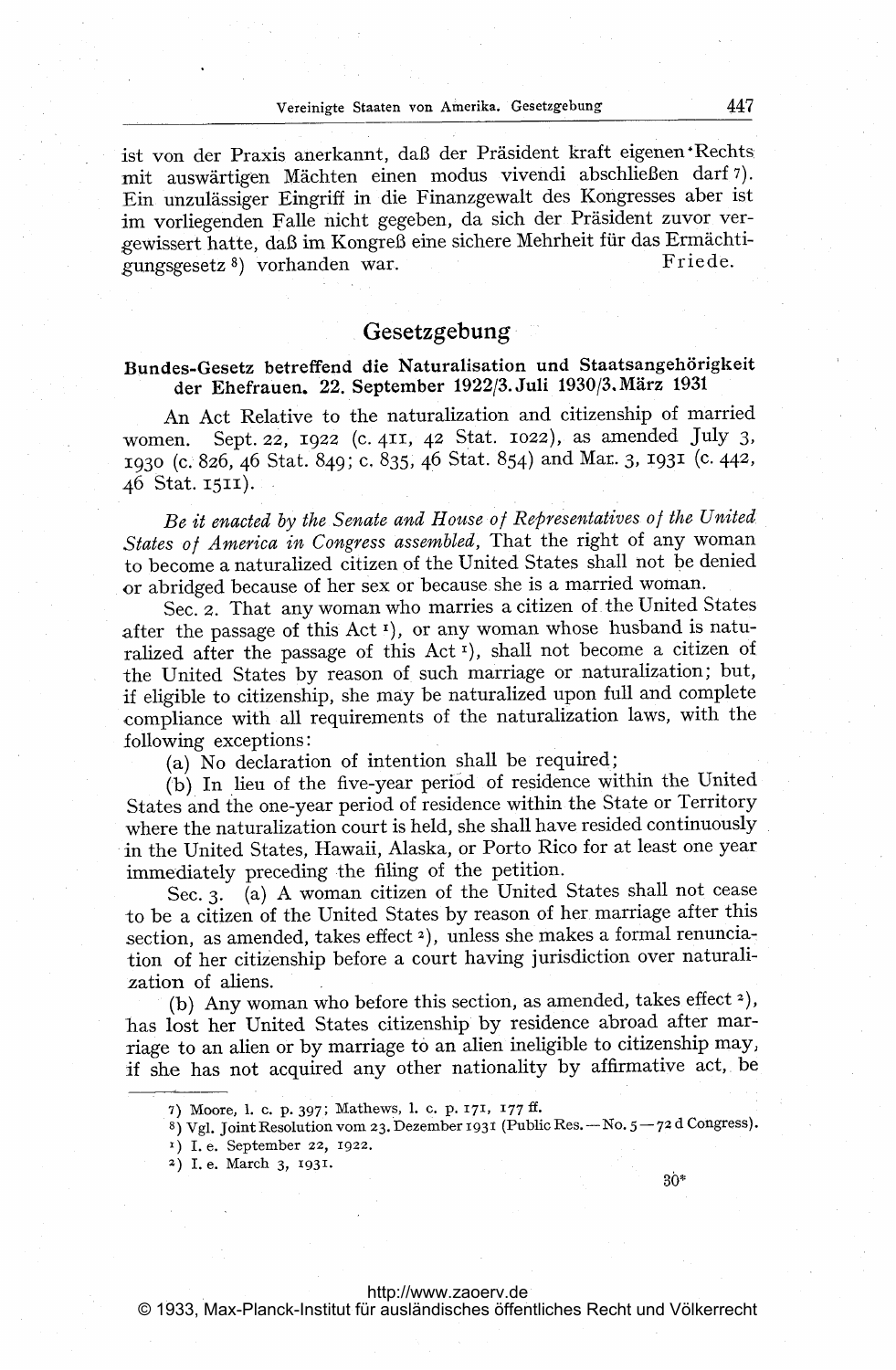naturalized in the manner prescribed in section 4 of this Act, as amended. Any woman who was <sup>a</sup> citizen of the United States at birth shall not be denied naturalization under section 4 on account of her race.

(c) No woman shall be entitled to naturalization under section <sup>4</sup> of this Act, as amended, if her United States citizenship originated solely by reason of her marriage to a citizen of the United States or by reason of the acquisition of United States citizenship by her husband.

Sec. 4. (a) A woman who has lost her United States citizenship by reason of her marriage to an alien eligible to citizenship or by reason of the loss of United States citizenship by her husband may, if eligible to citizenship and if she has not acquired any other nationality by affirmative act, be naturalized upon full and complete compliance with all requirements of the naturalization laws, with the following exceptions:

(i) No declaration of intention and no certificate of arrival shall be required, and no period of residence within the United States or within the county where the petition is filed shall be required;

(2) The petition need, not set forth that it is the intention of the petitioner to reside permanently within the United States;

(3) The petition may be filed in any court having naturalization jurisdiction, regardless of the residence of the petitioner;

(4), If there is attached to the petition, at the time of filing, a certificate from a naturalization examiner stating that the petitioner has appeared before him for examination, the petition may be heard at any time after filing.

(b) After her naturalization such woman shall have the same citizenship status as if her marriage, or the loss of citizenship by her husband, as the case may be, had taken place after this section, as amended, takes effect 3).

Sec. 5. [Repealed]

Sec. 6. That section 1994 of the Revised Statutes and section 4 of the Expatriation Act Of 1907 are repealed. Such repeal shall not terminate citizenship acquired or retained under either of such sections nor restore citizenship lost under section 4 of the Expatriation Act Of 1907.

Sec. 7. That section 3 of the Expatriation Act of 1907 is repealed. Such repeal shall not restore citizenship lost under such section nor terminate citizenship resumed under such section. A woman who has resumed under such section citizenship lost by marriage shall, upon the passage of this Act, have for all purposes the same citizenship status as immediately preceding her marriage.

Sec. 8. That any woman, eligible by race to citizenship who has married <sup>a</sup> citizen of the United, States before the passage of this amendment 4), whose husband shall have been a native-born citizen and a member of the military or naval forces of the United States during the World War, and separated therefrom' under honorable conditions; if

4) 1. e. Ju1Y 3, 1930.

<sup>3)</sup> L e. JU1Y 3, 1930.